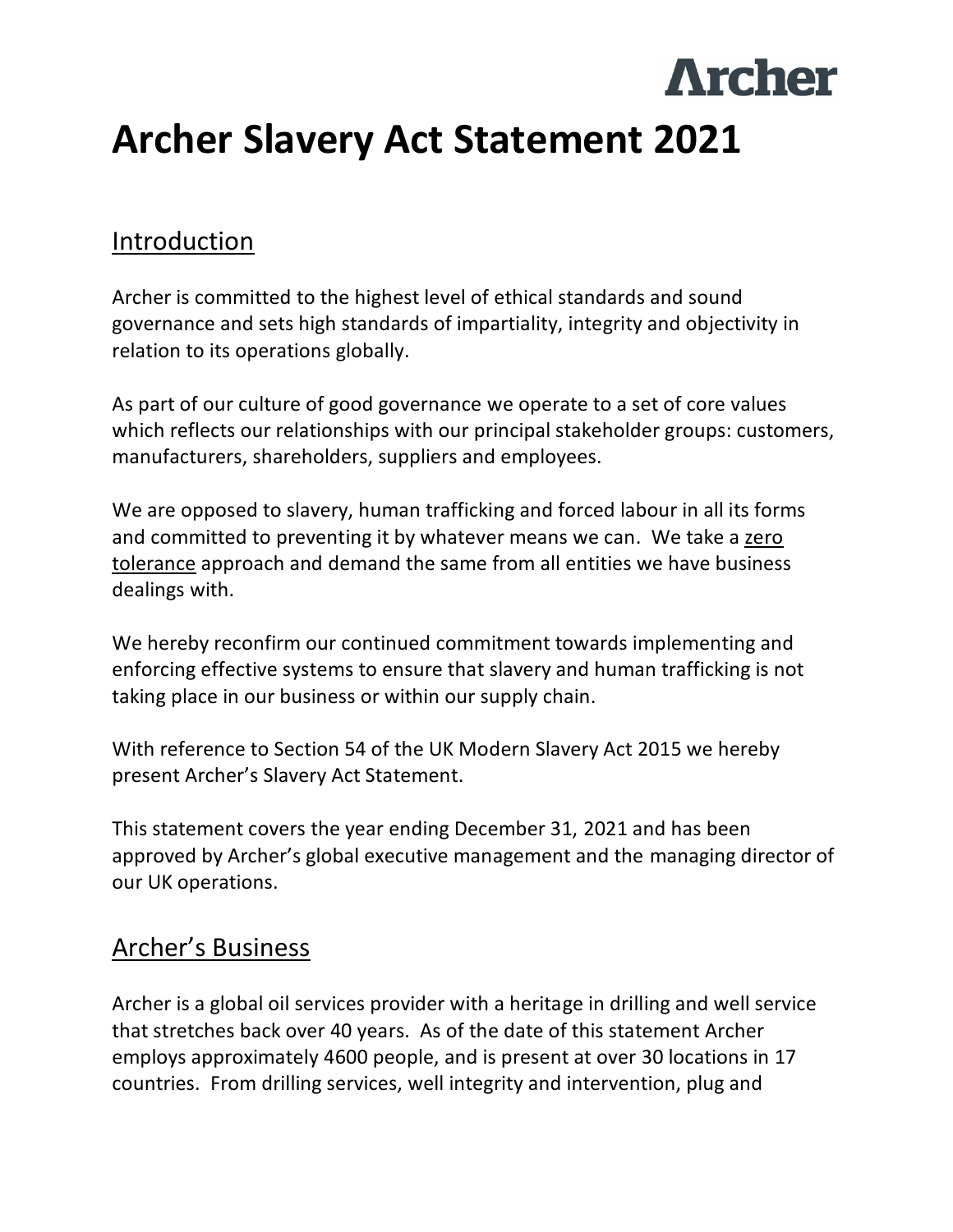

abandonment to decommissioning, we are focused on safely delivering the highest quality services and products to the drilling and well service markets.

We operate primarily in Norway, the United Kingdom, and Argentina, but have offices in the United States, Australia, Malaysia, the UAE, Bolivia and Brazil.

We work for all major oil and gas operators and major service companies globally.

Archer is listed on the Oslo Stock Exchange under the ticker symbol ARCHand our web site is www.archerwell.com.

Our corporate organisational chart is attached hereto.

# Archer's Supply Chain

Archer's supply chain is located primarily in Norway, the UK, and Argentina where it supports our operations in these countries. We have approximately 100 employees in our global supply chain organisation.

Archer's supply chain primarily sources spare parts for existing capital equipment used for offshore and onshore drilling and oil and gas production activities. We also source temporary personnel, consumables, and commodities.

Our supply chain sources a vast majority of purchases locally in Norway, the UK, or Argentina with international purchases of equipment often made through large multinational suppliers based in the United States, Norway, or the UK.

## Archer's Policies

Archer has implemented policies and procedures that work to ensure good corporate governance - including detecting and mitigating the risk of modern slavery and human trafficking in our supply chain and our business as a whole. A list of the applicable Archer policies is as follows:

• *Code of Conduct*: sets forth the expectations and requirements from Archer's management to all Archer employees and contractors, including whistleblowing, non-discrimination and non-harassment.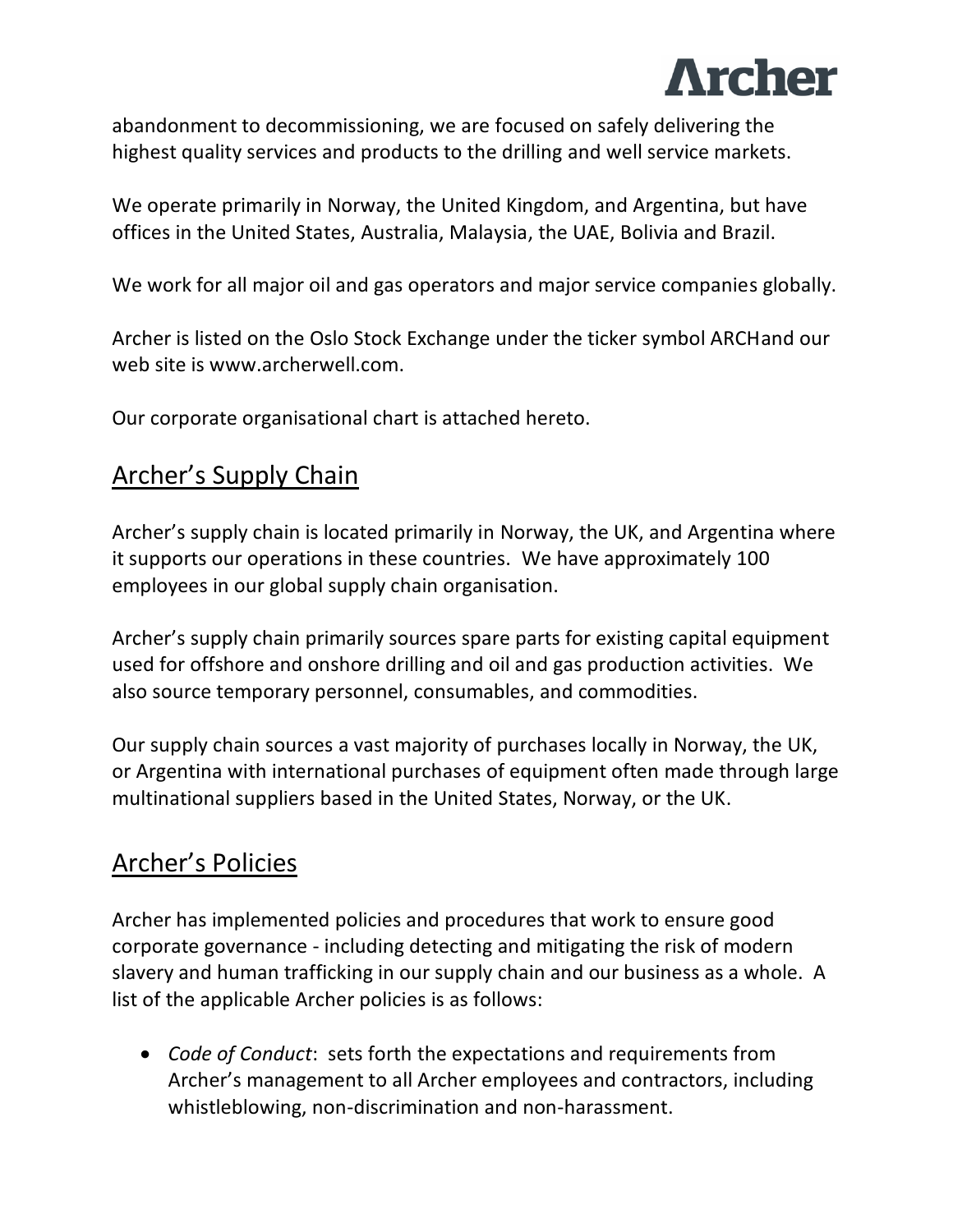

- *Authority Matrix*: sets forth the approval limits from the board of directors of Archer Limited to the executives, vice presidents and further into the business units of Archer, including assuming risk in relation to tendering in jurisdictions where modern slavery and human trafficking are higher risks.
- *Archer's Supplier Approval Procedure*: sets forth the approval, due diligence, and quality control process suppliers must undergo in our supply chain before they are approved suppliers, including adherence to our Code of Conduct.
- *Archer's Procedures for the Retention of Third Party Representatives*: sets forth an approval and due diligence process before any third party representative may act on behalf of Archer anywhere we do business (includes our diligence questionnaires, compliance declarations, and business case tools addressing human rights, corruption, and adherence to our Code of Conduct).
- *Archer Employee Handbook*: every employee of Archer is subject to this, with versions for each country, region, or employee location (onshore or offshore). It addresses equal opportunity, harassment and bullying, collective agreements, and performance management and grievance procedures.
- *Human Rights Policy*: our Human Rights Policy sets forth our commitment to human rights legislation, including Respecting the principles in the *UN Guiding Principles on Business and Human Rights*, the *International Bill of Human Rights*, and the *ILO Core Conventions on Labour Standards*. A key aspect of our commitment is ensuring that we prevent child and forced labour, and any form of workplace discrimination.

# Due Diligence and Risk Assessment

As Archer carries on activities in multiple jurisdictions, we undertake due diligence and risk assessments as a regular part of our business. Successfully executing drilling and well service projects, consistent with our Values, Code of Conduct and international laws, requires a thorough process to manage the risk inherent in these activities. The areas below are where our business faces the greatest potential risks of being involved with modern slavery, human trafficking, forced labour, or human rights abuses.

*Tenders*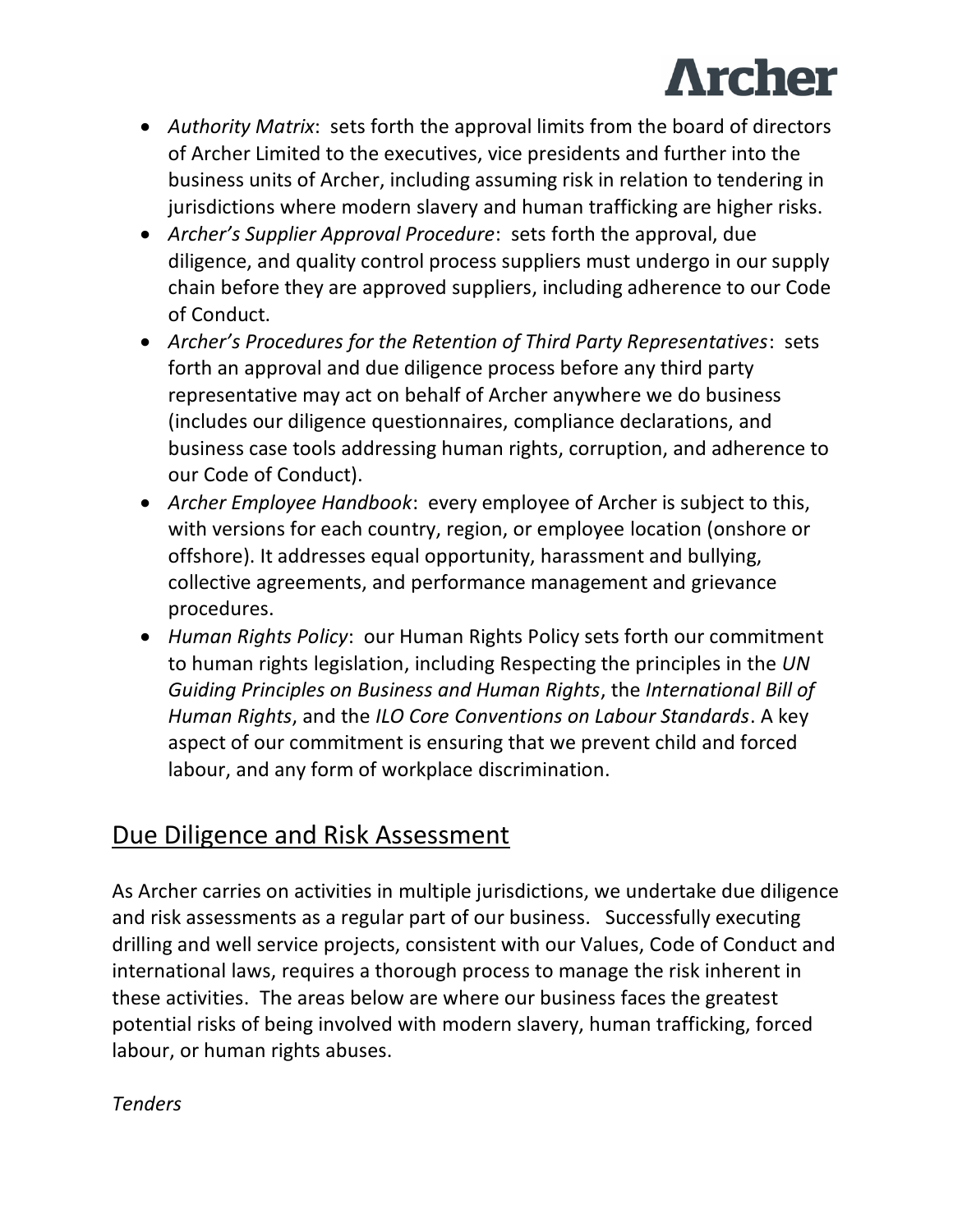

From time to time we tender for work in jurisdictions where the risk of modern slavery, human trafficking, and human rights abuses are greater issues than in others. We have established a thorough and detailed process for reviewing and approving all major tenders and specifically all tenders in these higher risk jurisdictions.

All tendering and contract deliveries are subject to Archer's Authority Matrix. We review and assess risk on each tender involving high risk work (including those in jurisdictions where labour issues and human rights issues are more prevalent or less transparent). This entails a more thorough review of the risk, evaluations by HR, HSE, Legal and potentially by external risk managers. We make an assessment in a corporate review and may order additional actions or diligence to safeguard against identified or potential risk, or direct a 'no bid' if we are not comfortable with the project presented.

#### *Partnering*

Any partnering we undertake (including joint ventures, partners, distributorships, and agents) undergo a strict due diligence and vetting process before they are approved. This includes due diligence by Archer, compliance declarations, and external due diligence by third parties to ensure there are no compliance, human rights, labour, or other legal issues which would bar Archer from working with that person or company. We continue to track the relationship and periodically refresh our due diligence.

#### *Supply Chain*

Archer's suppliers must undergo a supplier qualification program before they are added to Archer's approved supplier list. This entails a due diligence process which includes questions around quality, compliance, code of conduct, modern slavery, ESG status, and Human Rights issues. We perform site inspections and visits to suppliers as appropriate before they are added to our list.

Major / critical suppliers are reviewed on the same basis to ensure continued compliance. High value or complex subcontracts and purchase orders require corporate approval in accordance with our Authority Matrix, which entails a further risk review.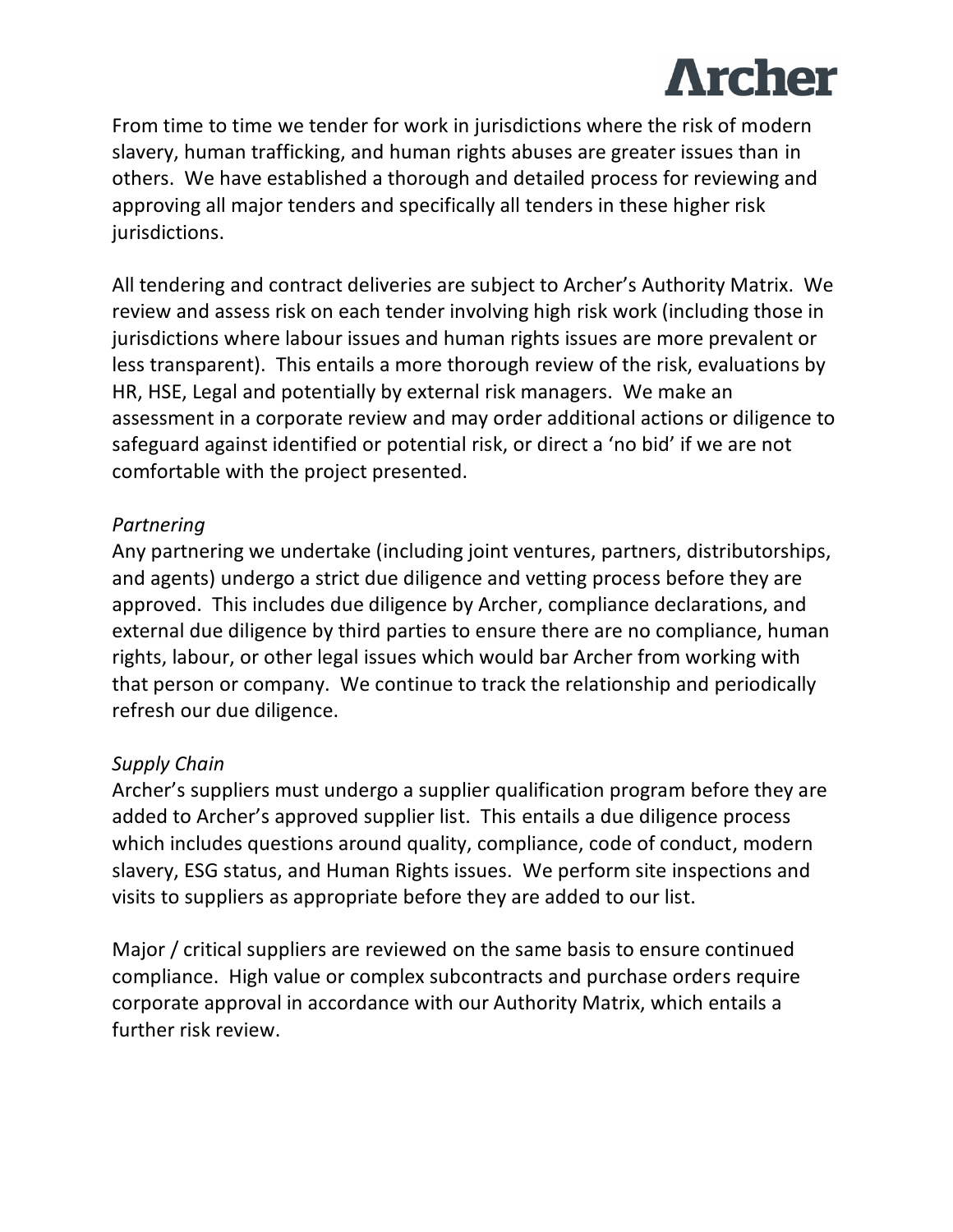

Our supply chain professionals are all required to undertake training on our Code of Conduct.

## Effective Actions Taken

Our Code of Conduct and Human Rights Policy sets behavior principles that we expect of our employees, contractors and partners and our internal Archer Alertline acts as a portal to report any situations in conflict with the Code of Conduct anywhere in our business. This includes any breach of laws, human rights abuses, or forced labour. The reports from the Alertline are handled by the General Counsel of Archer.

We will continue our cooperation with unions in Norway, UK, and Argentina; respect the labour rights of our employees and ensure the same standard is set for our suppliers.

Due to the nature of our supply chain, business location, internal procedures, and client and suppliers lists; we assess the risk that Archer becomes unwittingly involved in modern day slavery or human trafficking as low.

We have identified no instances of modern slavery in our organization or supply chain, but we will continue our vigilance to ensure we stay this way.

## **Training**

We have ongoing training on Archer's Code of Conduct for all employees of Archer on a global basis. A new on-line module course on the entire Code of Conduct was completed by the organization in 2021. Close to 3000 of our employees completed the training which included topics on corruption, conflicts of interest, and human rights.

Separate human rights focused training was provided to the organization in 2021. Separate sessions were provided for each of our business units (Platform Drilling, Land Drilling, Oiltools, Wireline, Engineering, and Corporate) along with targeted groups (HR, Legal, QHSE, Supply Chain).